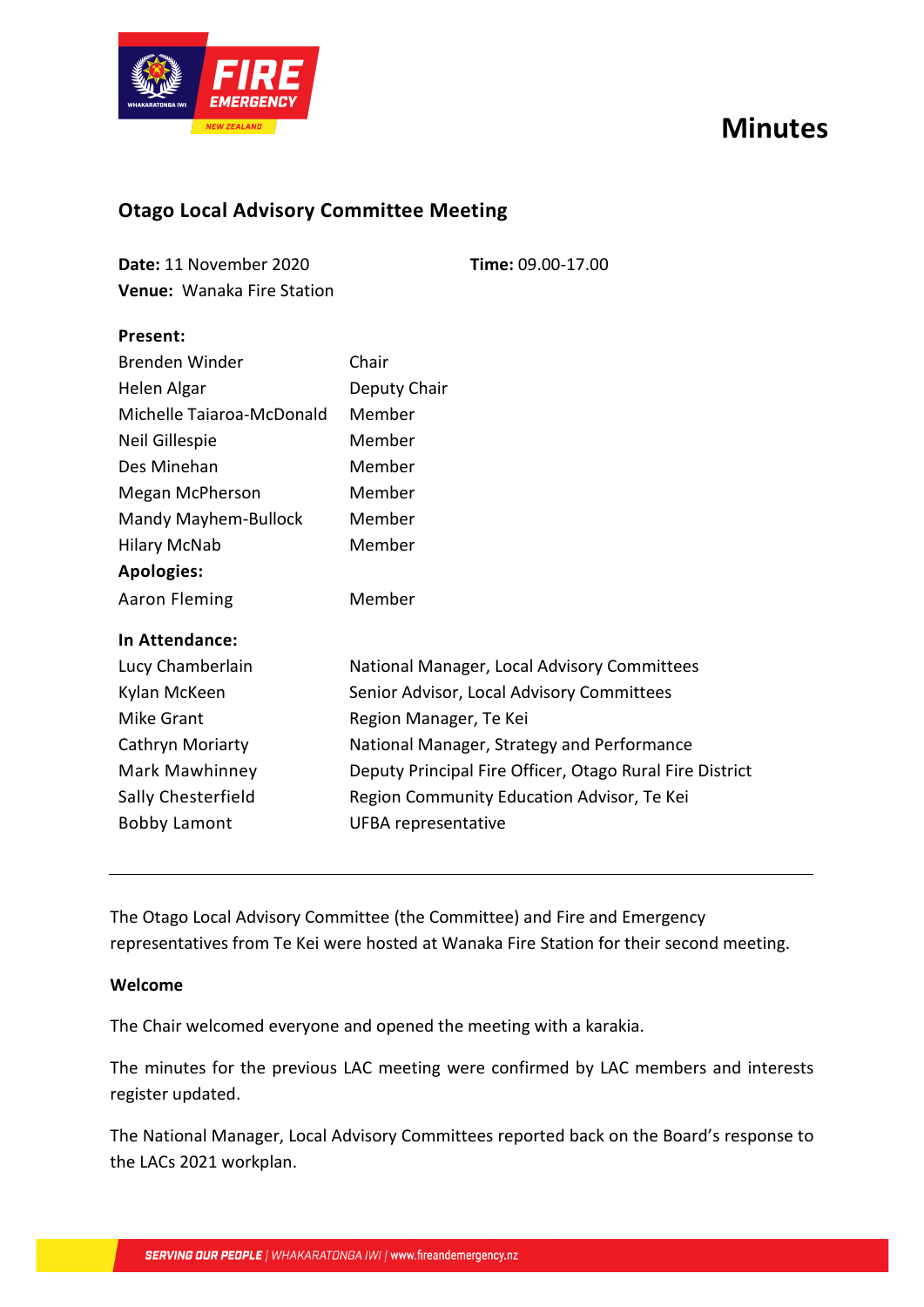### **Correspondence**

The Committee received a letter from the Fire and Emergency Board in response to its first report, which was presented to the October Board meeting, noting its approval of the progress and direction of the Committee's work.

### **District Risks**

The Regional Leadership Team presented information on the risks, challenges and opportunities within the district to assist the Committee to focus its engagement in areas where it can add value.

### **Stakeholder Engagement**

The Committee re-evaluated and aggregated their priority stakeholder groups and agreed their engagement for 2020/21 on the following:

- **Mana whenua**
- **Volunteers**
- **Vulnerable Communities**

By identifying these stakeholder groups, the Committee will focus their attention and engagement on acquiring effective advice from entities within these clusters.

#### **Local Planning & 10-year plan**

An overview on the progress and implementation of Local Planning and the Fire and Emergency 10-year plan was provided by the National Manager Strategy and Performance.

### **Introduction to National Memorandum of Understanding (MOU) and Operational Service Agreements (OSA)**

The National LAC team gave an overview on Fire and Emergency's national agreements with the Department of Conservation (OSA), Ministry of Education (MOU) and the New Zealand Defence Force (OSA).

### **Presentation on high-risk fire areas: Queenstown Red Zone and Mt Iron, Wanaka**

Te Kei representatives delivered a presentation on the Queenstown Red Zone and Mt Iron highlighting the current high fire-risks in the area.

### **United Firefighters Brigade Association (UFBA)**

A representative from the UFBA was invited to the meeting to present on the UFBA, its connections to Fire and Emergency and how it supports volunteers.